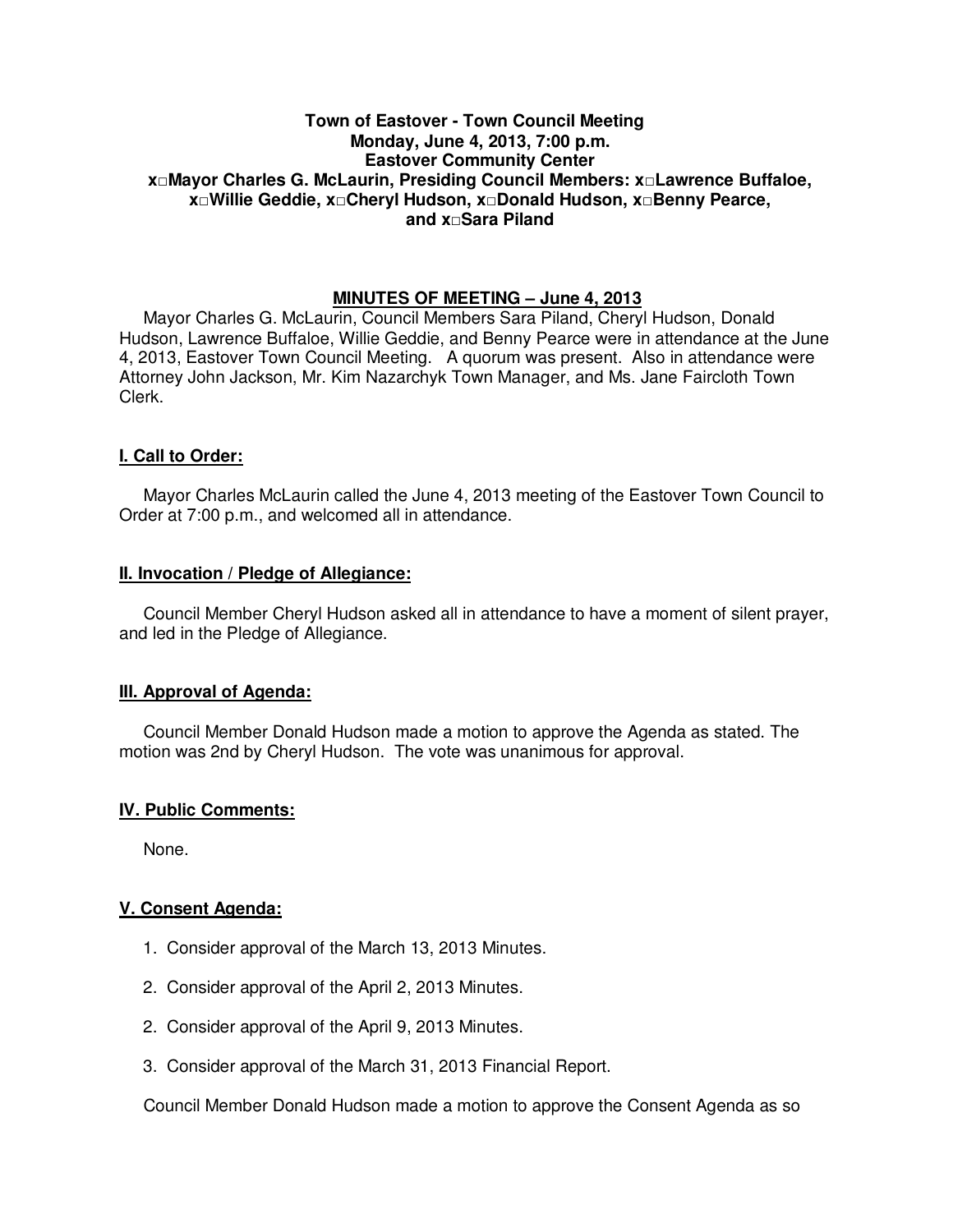stated. The motion was 2<sup>nd</sup> by Council Member Sara Piland. The vote was unanimous for approval.

## **VI. Discussion Agenda:**

## **Agenda Item #1:**

## **1. Briefing by Mr. Morgan Johnson, Chairman Eastover Sanitary District.**

 Mr. Morgan Johnson gave an update on to the Council on the Eastover Sanitary District (ESD). He stated that Operations & Maintenance, Administration, Collecting & Billing now have six months experience under their belt. He stated that the Director Connie Spell is doing an exceptional job. He stated that their part-time person is going to be full- time now, and they are going to hire another part-time person. Mr. Johnson said that Connie Spell serves as Director and Budget Officer, and the Finance Officer is Mr. Bob Tucker from Cumberland County. These two individuals have prepared a great budget for the Eastover Sanitary District which included no pay raises at this time for employees; cost of water utility new Tap fee is now \$1750.00; Tank maintenance in the amount of \$10,000; \$70,000 for interconnect with PWC in the event of a catastrophe. Mr. Johnson stated that they have a budget of 11.8 million for fiscal year 2014. He said there will be no price increase and no change in Dunn charges. He stated that a Public Hearing: Fiscal Year 2014 Budget will be held on Tuesday afternoon at 5:00 p.m. at the Eastover Community Center.

 Mr. Johnson stated that ESD physically has 2440 (82%) water customers, and 428 out of 523 sewer hook ups.

# **Agenda Item #2:**

#### **2. PUBLIC HEARING: Fiscal Year 2014 Budget (June 1, 2013 – July 31, 2014)**

 Mayor Charles McLaurin **opened** the Public Hearing on the Fiscal Year 2014 Budget (July 1, 2013 – June 30, 2014)

 Mayor McLaurin asked the Clerk if anyone had signed up to speak for or against Fiscal Year 2014 Budget. The Clerk replied no.

 Mayor McLaurin asked if there were any further discussions among the Council. Mr. Nazarchyk stated that we would have the five basic services, Fire, Street lighting, Police, Administration and Planning & Zoning. He stated the Eastover Tax rate will remain at 20.5 cents per \$100 evaluation. There will be a 2% Cost of Living Allowance (COLA) for all employees. He also stated that 8% of revenue will be put toward a Reserve Account for a Town Hall.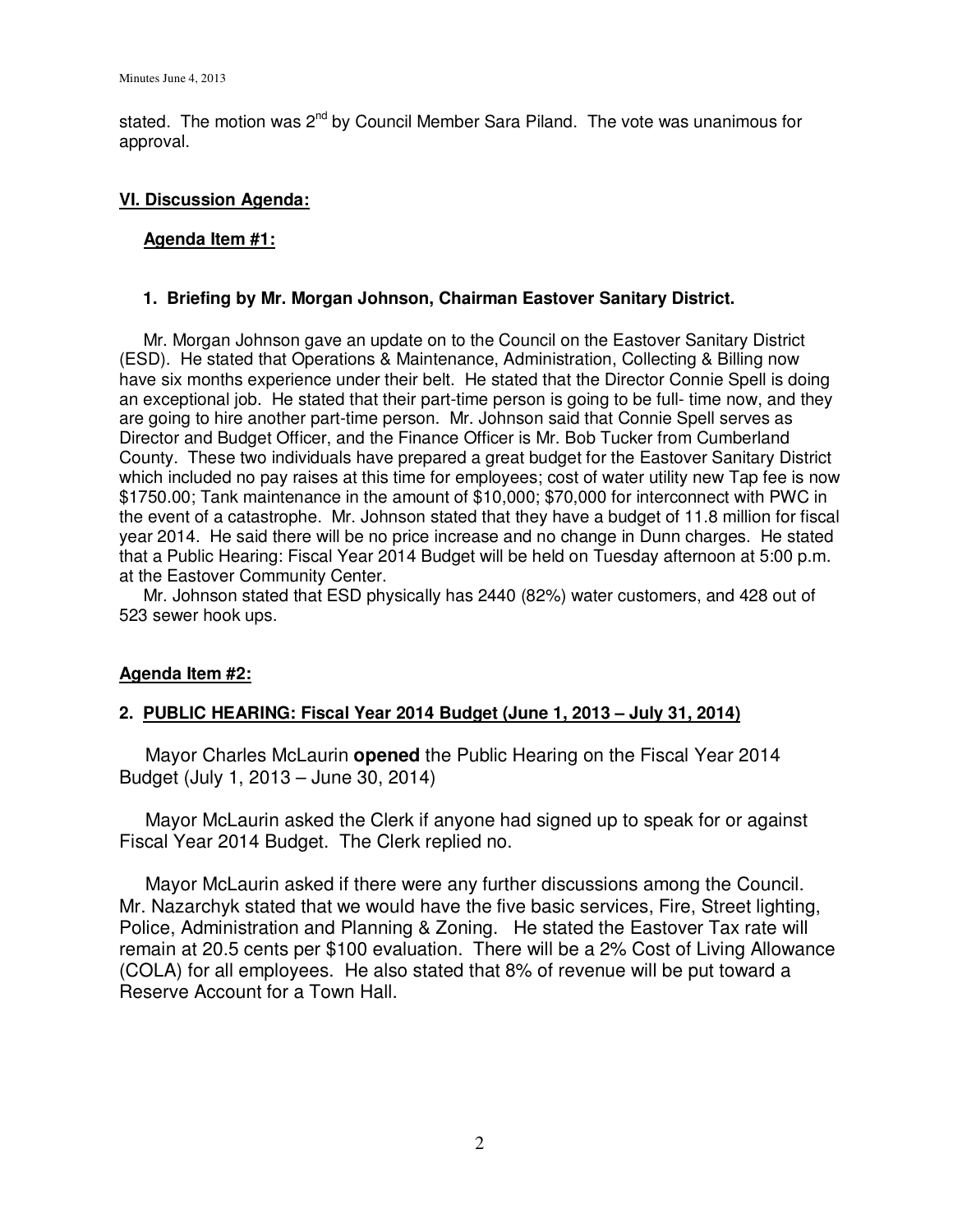Mayor McLaurin asked for a motion to **close** the Public Hearing on Fiscal Year 2014 Budget.

 Council Member Cheryl Hudson made a motion to **Close** the Public Hearing. The motion was 2<sup>nd</sup> by Council Member Sara Piland. The motion was unanimously approved by Council.

Mayor McLaurin asked for a motion to **approve or disapprove** the Fiscal Year 2014 Budget and Amendment for the Fiscal Year 2014 Budget (June 1, 2013 – July 31, 2014).

 Council Member Sara Piland made a motion to approve the FY2014 Budget and Amendment as stated. The motion was 2<sup>nd</sup> by Council Member Lawrence Buffaloe. The motion was unanimously approved by Council.

# **Agenda Item #3:**

# **Consider Audit Contract for Fiscal Year 2013**

 Mr. Nazarchyk stated that we have had a good working relationship with McFadyen & Sumner CPAs PA. Mr. David Maxwell, CPA of the McFadyen & Sumner CPAs PA Firm is our Auditor. The cost of the Audit has increased \$500.00 over last year, but feels sure they will earn these funds, as the State requires much more than the past.

Mayor McLaurin asked for a motion to approve or disapprove the Contract.

 Council Member Benny Pearce made a motion to approve the Contract with McFadyen & Sumner CPAs PA Firm to do the Audit for the Town of Eastover for Fiscal Year 2013. The motion was  $2^{nd}$  by Council Member Cheryl Hudson. The motion was unanimously approved by Council.

# **Agenda Item #4:**

# **Consider Cumberland County Sheriff's Contract for FY2014.**

 Mr. Nazarchyk briefed the Council on the FY2014 Sheriff's Contract for a Deputy for the Town of Eastover. He stated that the dedicated Deputy will be on duty from 8:00 a.m. to 5:00 p.m., Monday through Friday, and Saturday and Sunday will be covered by a different Deputy. He also stated that he budgeted for additional coverage when needed. The contract cost is \$1,200.00 over last year's contract. He stated that he recommends the Council approve the contract as stated.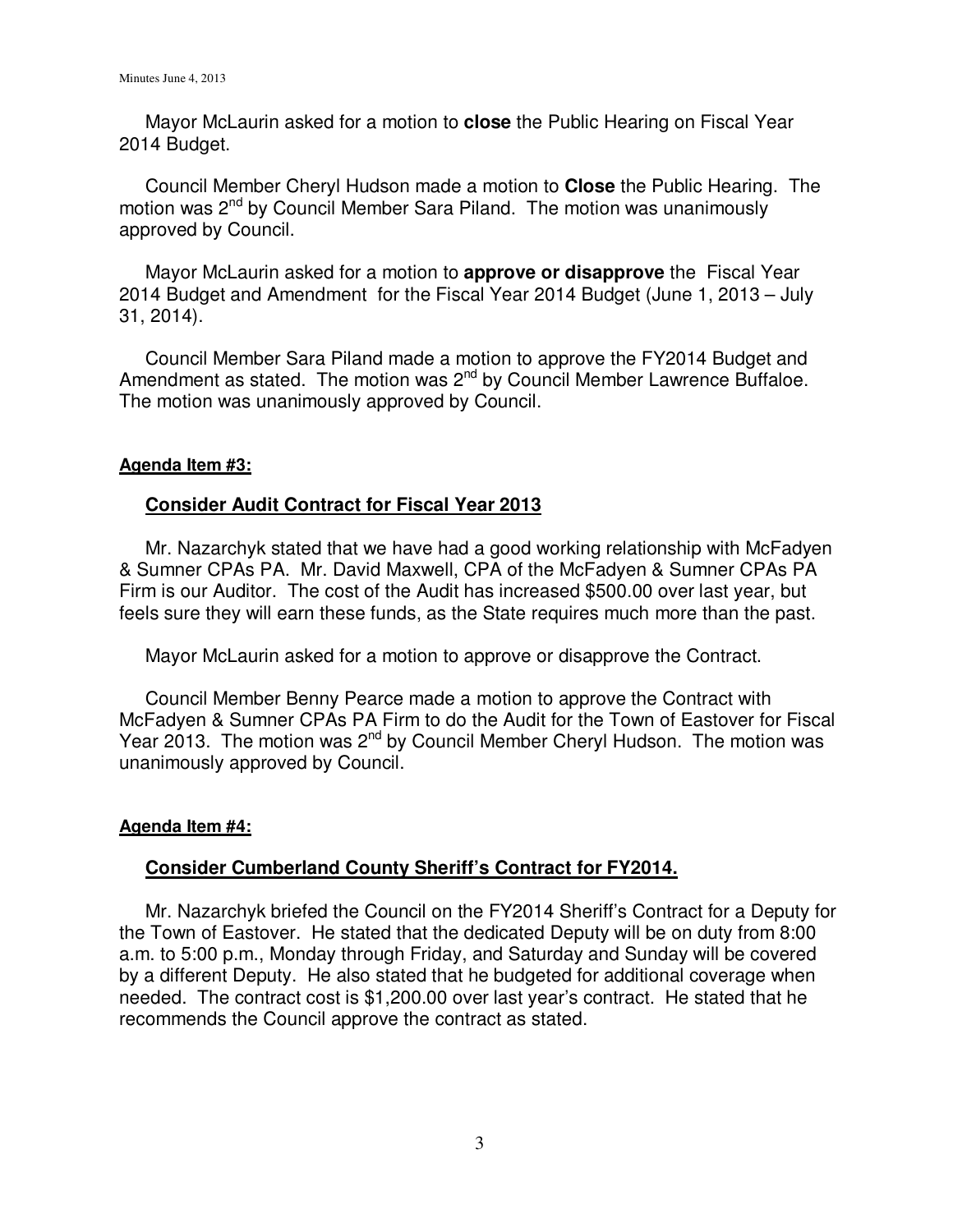Mayor McLaurin asked for a motion to approve or disapprove the contract with the Cumberland County Sheriff's Office for Fiscal Year 2014.

 Council Member Lawrence Buffaloe made a motion to approve the contract with the Cumberland County Sheriff's Office for Fiscal Year 2014. The motion was 2<sup>nd</sup> by Council Member Donald Hudson. The motion was unanimously approved by Council. **Agenda Item #5:**

#### **Consider a Resolution for a Capital Reserve Account.**

 Mr. Nazarchyk stated that he plans to establish a specific account for \$900,000 for a Town Hall which will be approximately 4,500 square feet. Funds applied to this account will be specified only for a Town Hall, or other Capital purposes if amended. These funds are restricted for a specific purpose only. Mr. Nazarchyk stated that \$85,000 per year will be added to this account.

 Mayor McLaurin asked for a motion to approve or disapprove establishment of a Capital Reserve Account.

 Council Member Sara Piland made a motion to approve the establishment of a Capital Reserve Account. The motion was approved by Council Member Cheryl Hudson. The motion was unanimously approved by Council.

# **VII. RECEIVE MAYOR'S UPDATE.**

 Mayor McLaurin stated that he had officially heard that WALMART is not coming to Eastover. He said that this is a dead issue.

Mayor McLaurin stated that he wants the Ballpark Committee to meet and work with the Ballpark to resolve issues.

Mayor McLaurin stated that Armstrong School had planned to have the 5<sup>th</sup> Grade "Crossing Over" ceremony at the Talley Woodland Park; however weather issues have changed their plans. It will be held Friday at 11:00 a.m. in the school Gymnasium.

 Mayor McLaurin stated that two picnic tables have been donated to the Town. He stated that they will be put on top of the hill of Talley woodland Park, on the school grounds.

Mayor McLaurin stated that he would like for some of the Council to visit some Towns and see their Town Halls. He said we could get some ideas from this trip. Council Member Sara Piland stated that Archer Lodge has already built a Town Hall, and they have only been a Town a few years. She stated that they got a low interest rate loan through the Local Government Commission (LGC). Ms. Piland stated that she would like to see a History Room/Library in our Town Hall.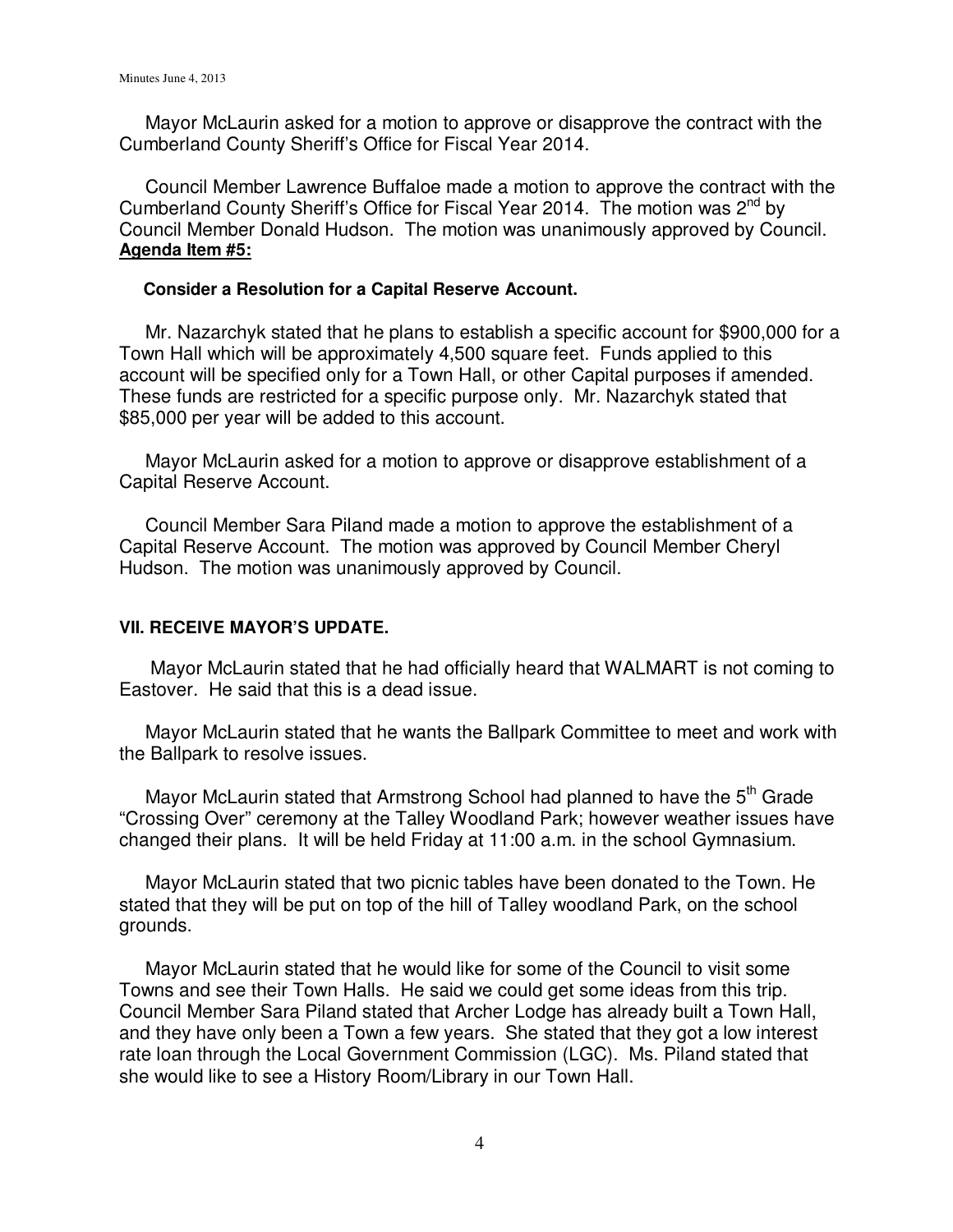Mayor McLaurin stated that he wants the signage to keep off the flower garden and plaque for the Community Center purchased. The Town Manager is going to take care of this.

 Mayor McLaurin asked the Town Manager with the consent of the Council to check into getting welcome signs at the two main entrances on HWY 301, and Middle Road entrance.

# **VIII. RECEIVE TOWN COUNCIL UPDATE.**

None.

# **IX. RECEIVE TOWN MANAGER'S UPDATE.**

 Mr. Nazarchyk stated that he had completed the Request for Qualification (RFQ) for the water run-off.

 Mr. Nazarchyk stated that he would keep the original Advisory Committee and add new people interested with as many as 30 to 35 people. The Advisory Committee will serve as an advisor to the Architect for the proposed Town Hall. The Committee should be completed by the last day of August. He stated that we could put an advertisement in the newspaper and put out flyers of anyone interested in being on the Committee.

 Mr. Nazarchyk stated that he had talked with the owner of the brick house on the corner of School Street. He stated that he talked with the wife this visit, and she was more receptive to the idea of giving an easement to the Town. He stated that he feels good about getting the easement.

 Mr. Nazarchyk stated that a Special Meeting will be held on June 18, 2013 to discuss Goal Setting. The meeting will be held Tuesday, June 18, 2013 at 3:00 p.m. at the Eastover Community Center.